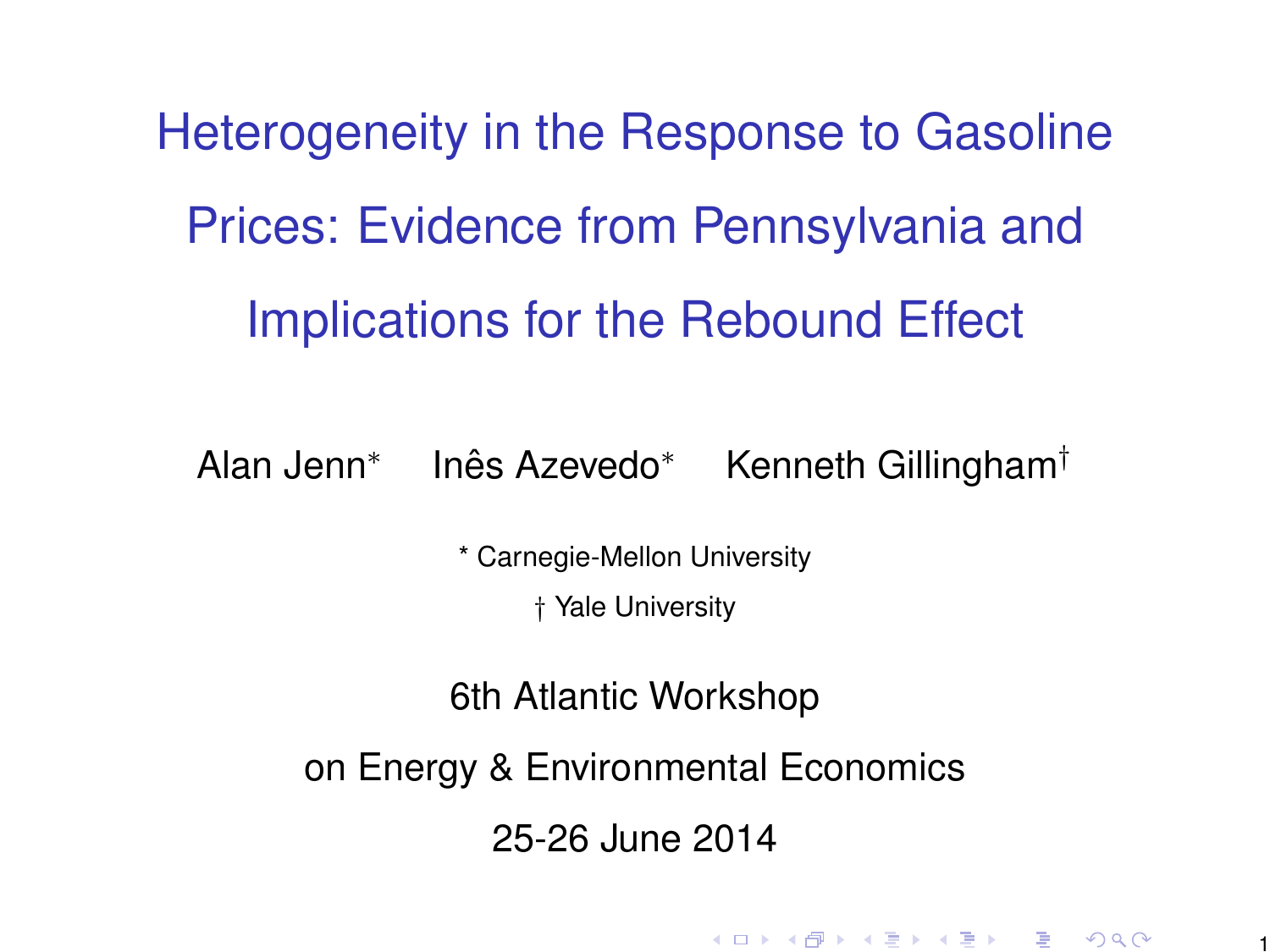## **Motivation**

Economists are always interested in the price elasticity of driving.

- **•** There is a deep literature estimating it using aggregate time series data.
- More recently, there have been studies using micro-level data:
	- Travel diary survey data (Linn 2014; Frondel and Vance 2011)
	- Odometer readings from inspections (Gillingham 2014; Knittel & Sandler 2014)
- Moreover, there is a clear policy motivation: the direct rebound effect
	- If consumers respond to gasoline price changes the same way as efficiency increases, the price elasticity of VMT demand *is* the direct rebound effect.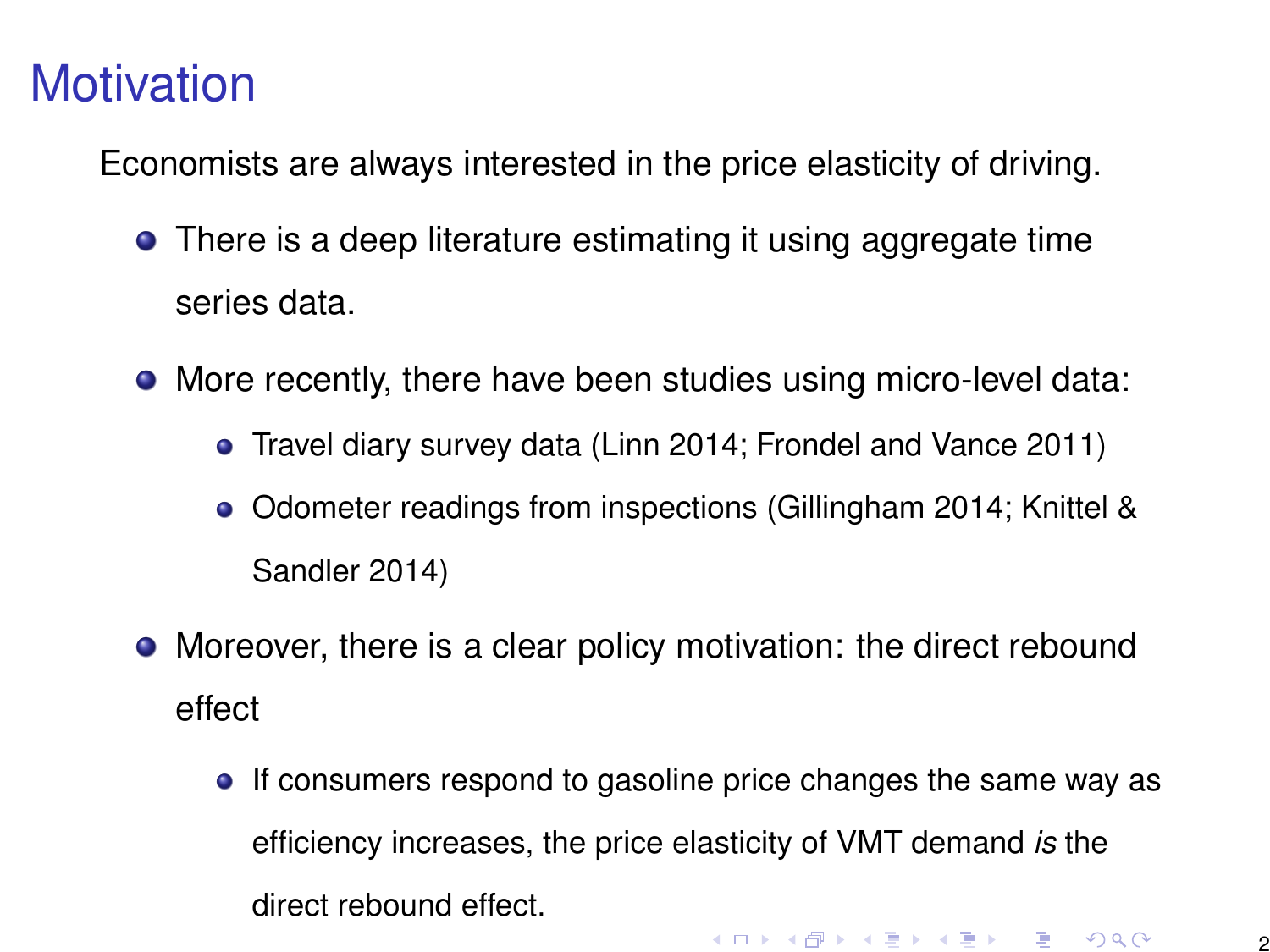### This Paper

This paper brings new evidence to bear to improve our understanding of the consumer response to gasoline prices:

- We use annual odometer readings from most vehicles in Pennsylvania (PA).
- Our focus is on the *heterogeneity* in the gasoline price elasticity in several dimensions:
	- Changing response based on selection of the sample.
	- Changing response with changing gasoline prices.
	- Changing response by fuel economy of the vehicle.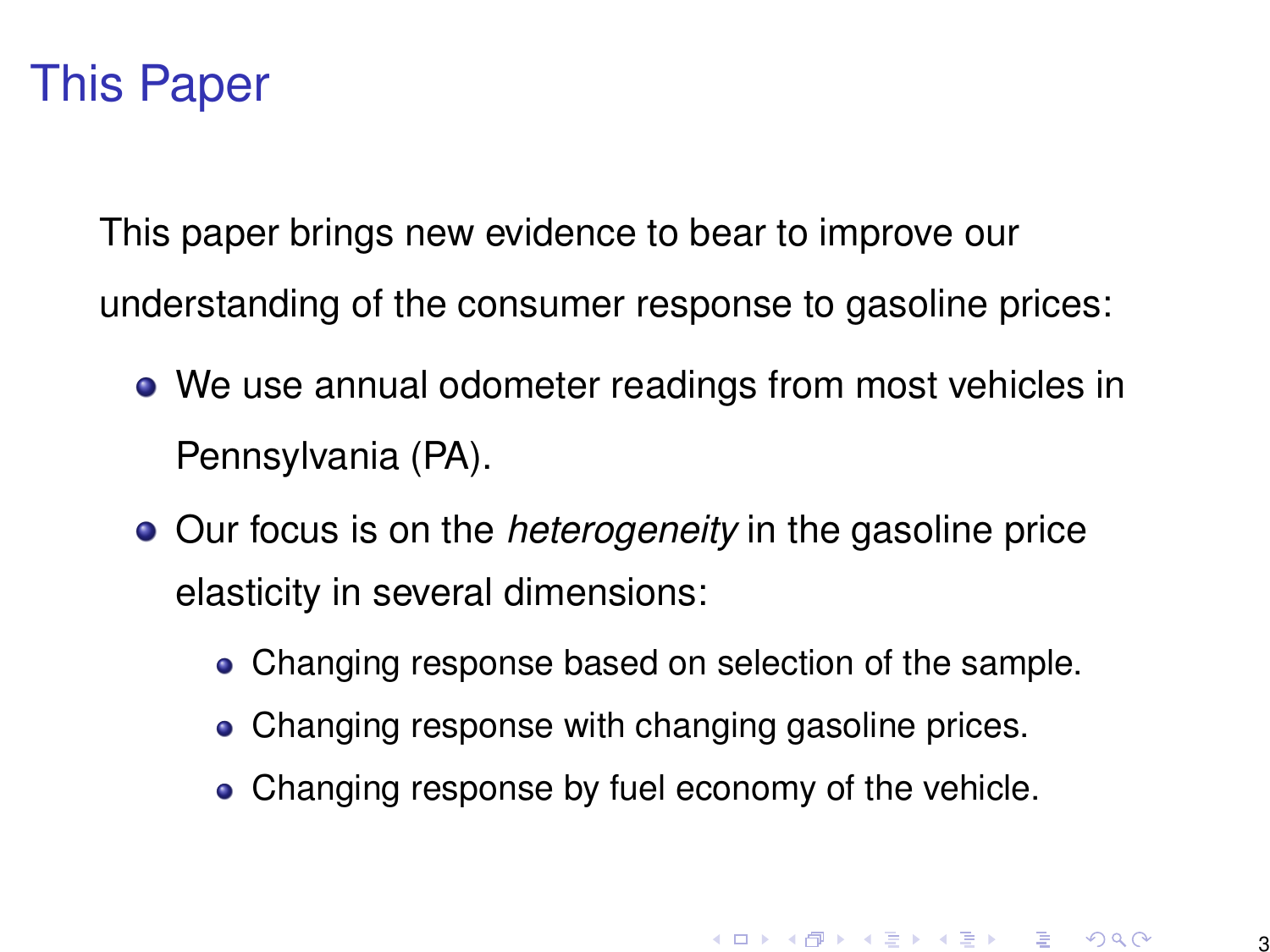# Empirical Setting

- Starting in 2000, annual emissions vehicle inspections were rolled out across most of PA.
- The inspections involve of an check of whether the vehicle emissions equipment is working properly based on both the on-board computer diagnostic (OBD) and a visual check.
- The odometer reading and other vehicle information are electronically recorded at the time of inspection.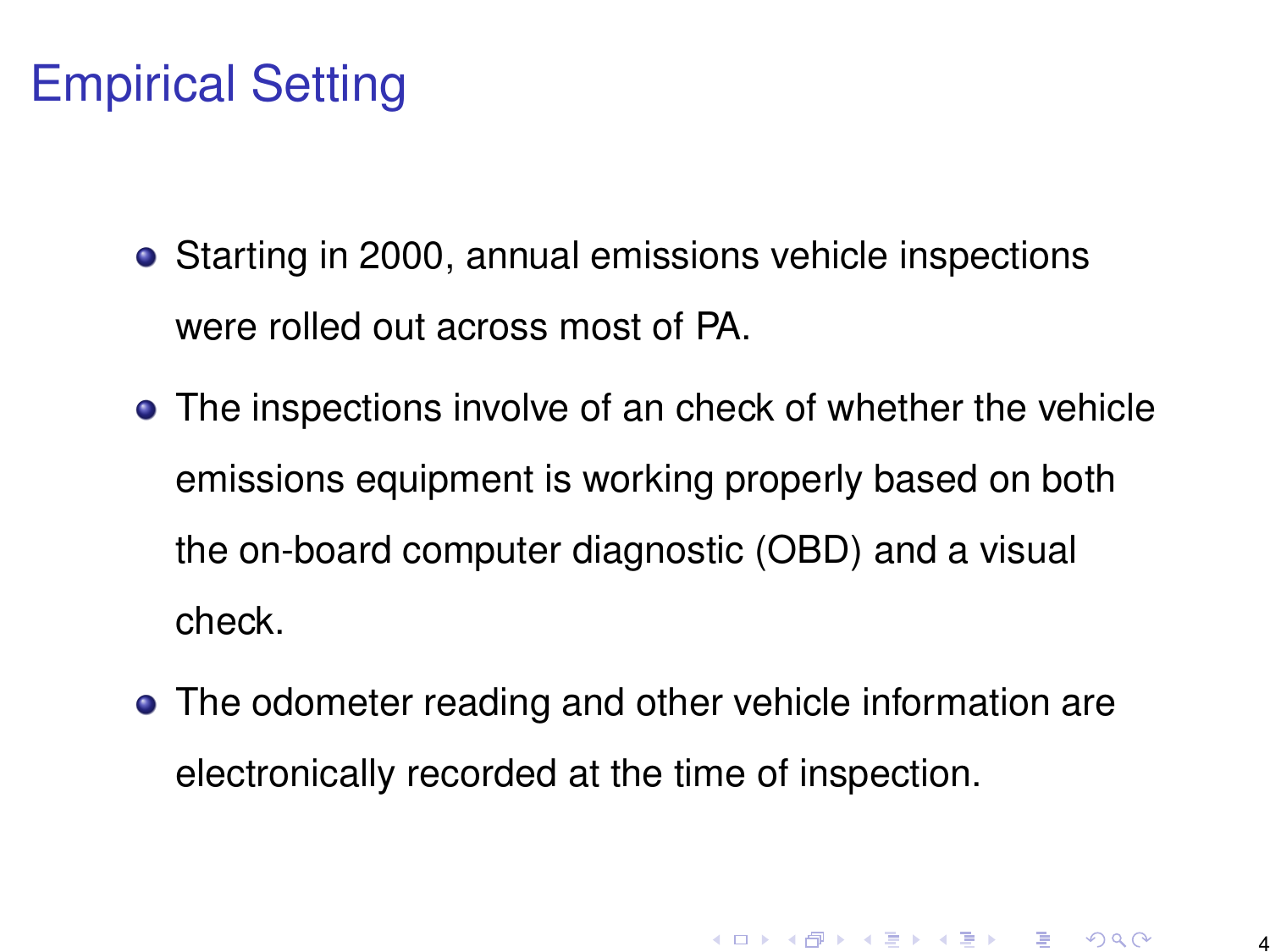# Empirical Setting

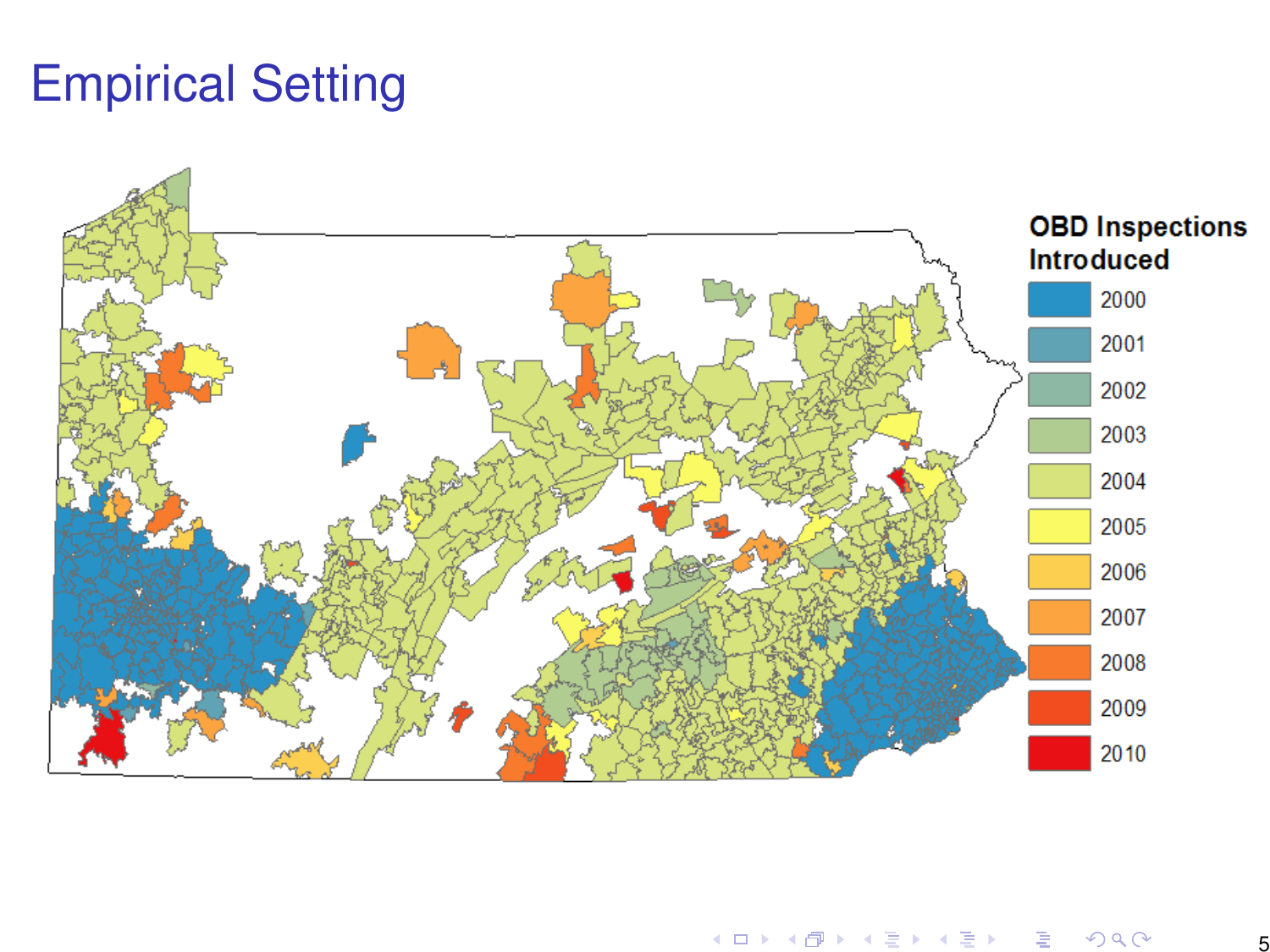# Empirical Setting

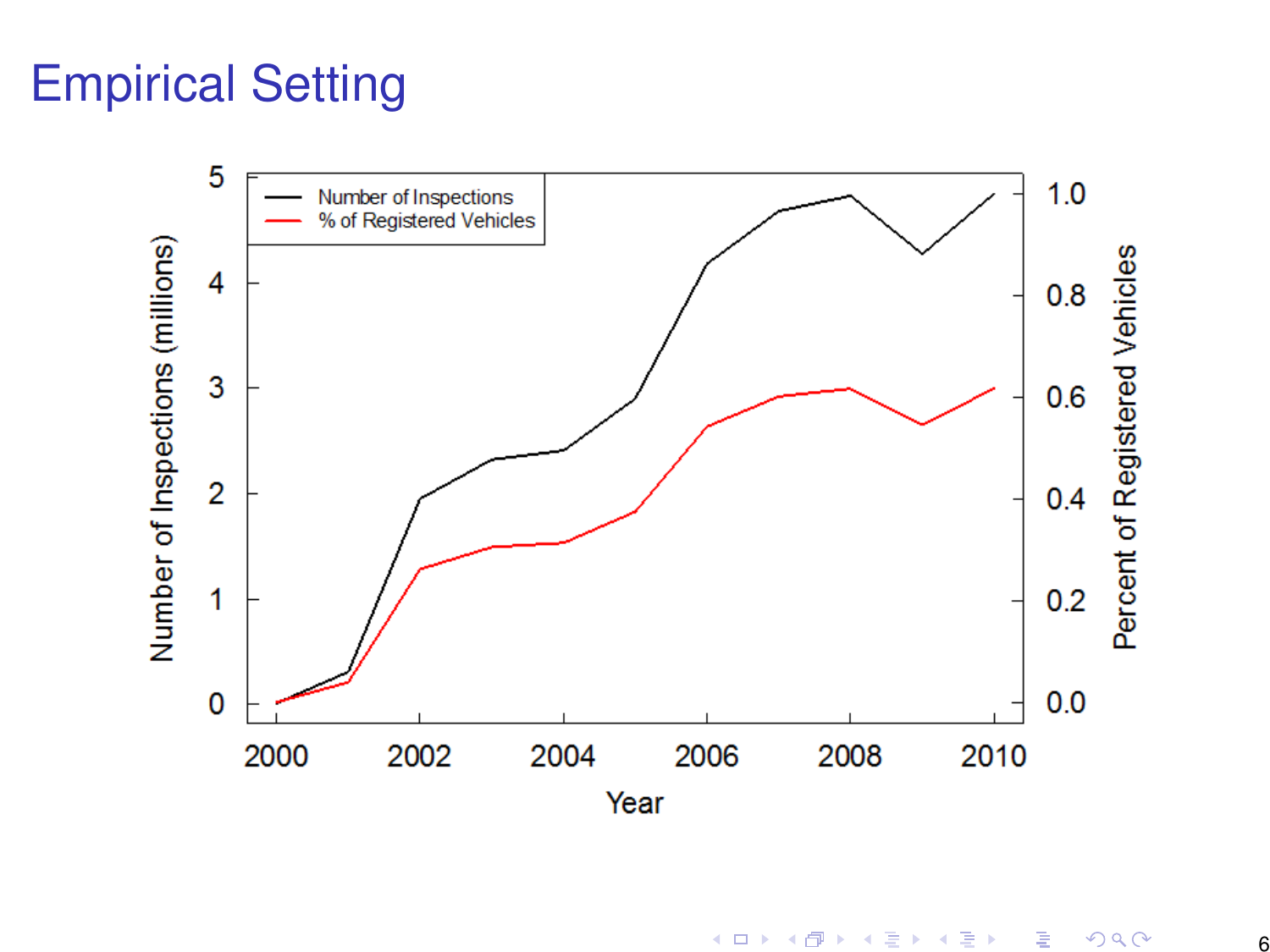#### **Dataset**

- Core Data: 2000-2010 annual inspection records for PA.
	- VIN, odometer reading, test date, registration zip code.
- VIN decoder.
	- Make, model, model year, body style, body type, engine displacement, engine size, fuel type, drive type, highway miles per gallon (MPG), city MPG, weight, fuel tank size, and manufacturers suggested retail price (MSRP).
- Gasoline prices (EIA).
- Unemployment/GDP (BEA).
- Census demographics.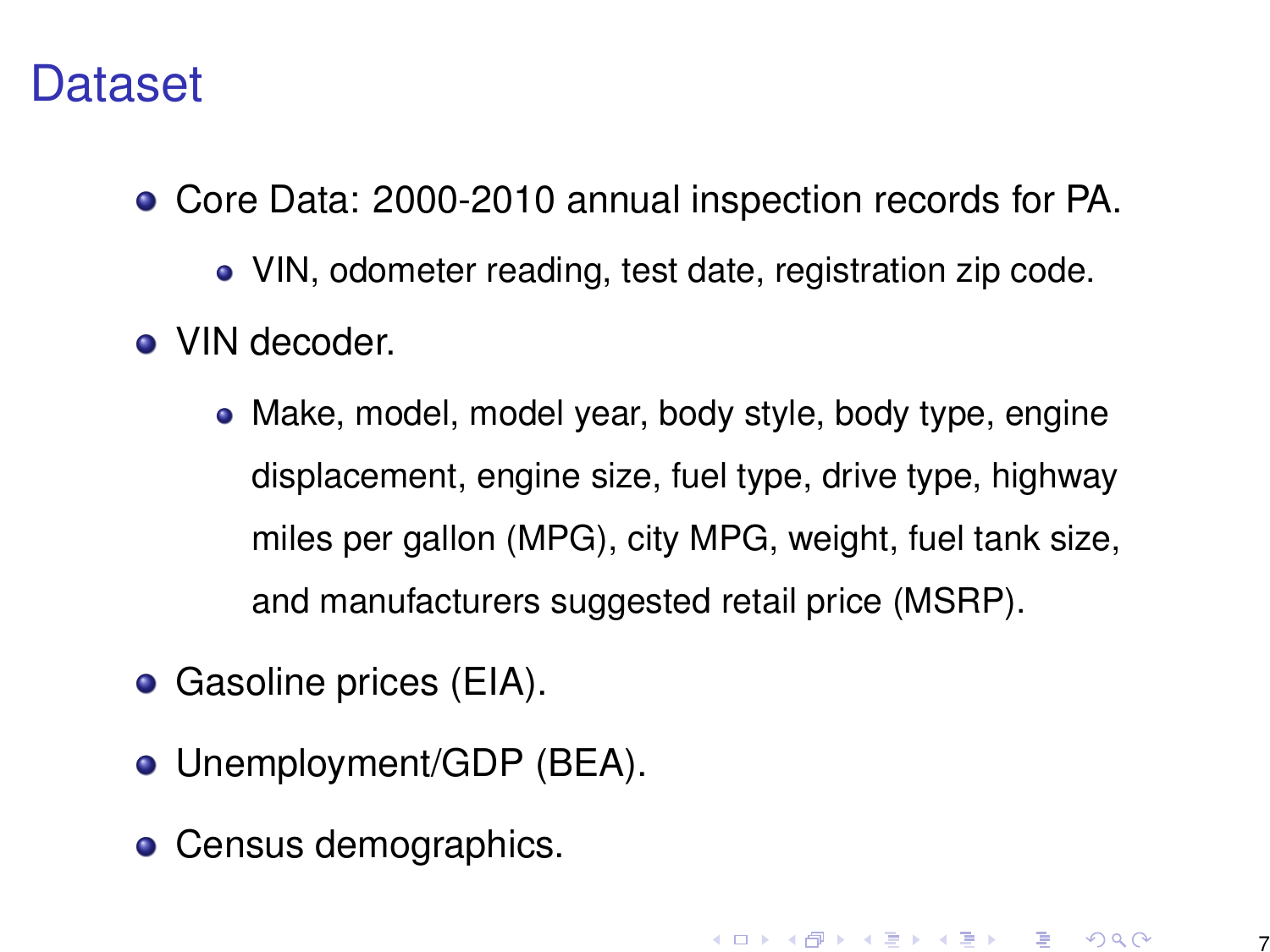# Key Summary Statistics

| Variable                            | Mean   | Std. Dev. | Min.   | Max.    | N          |
|-------------------------------------|--------|-----------|--------|---------|------------|
| Annual VMT (miles)                  | 10.640 | 9.180     | 0.01   | 200,000 | 33,154,057 |
| Average gasoline price (2013\$/gal) | 2.54   | 0.55      | 1.20   | 4.14    | 33.154.057 |
| Fuel economy (mi/gal)               | 23.0   | 5.02      | 10.0   | 65.5    | 33,154,057 |
| Unemployment rate (percent)         | 5.64   | 1.27      | 4.00   | 8.70    | 33.154.057 |
| GDP (millions)                      | 14.260 | 653       | 12.300 | 15.130  | 33,154,057 |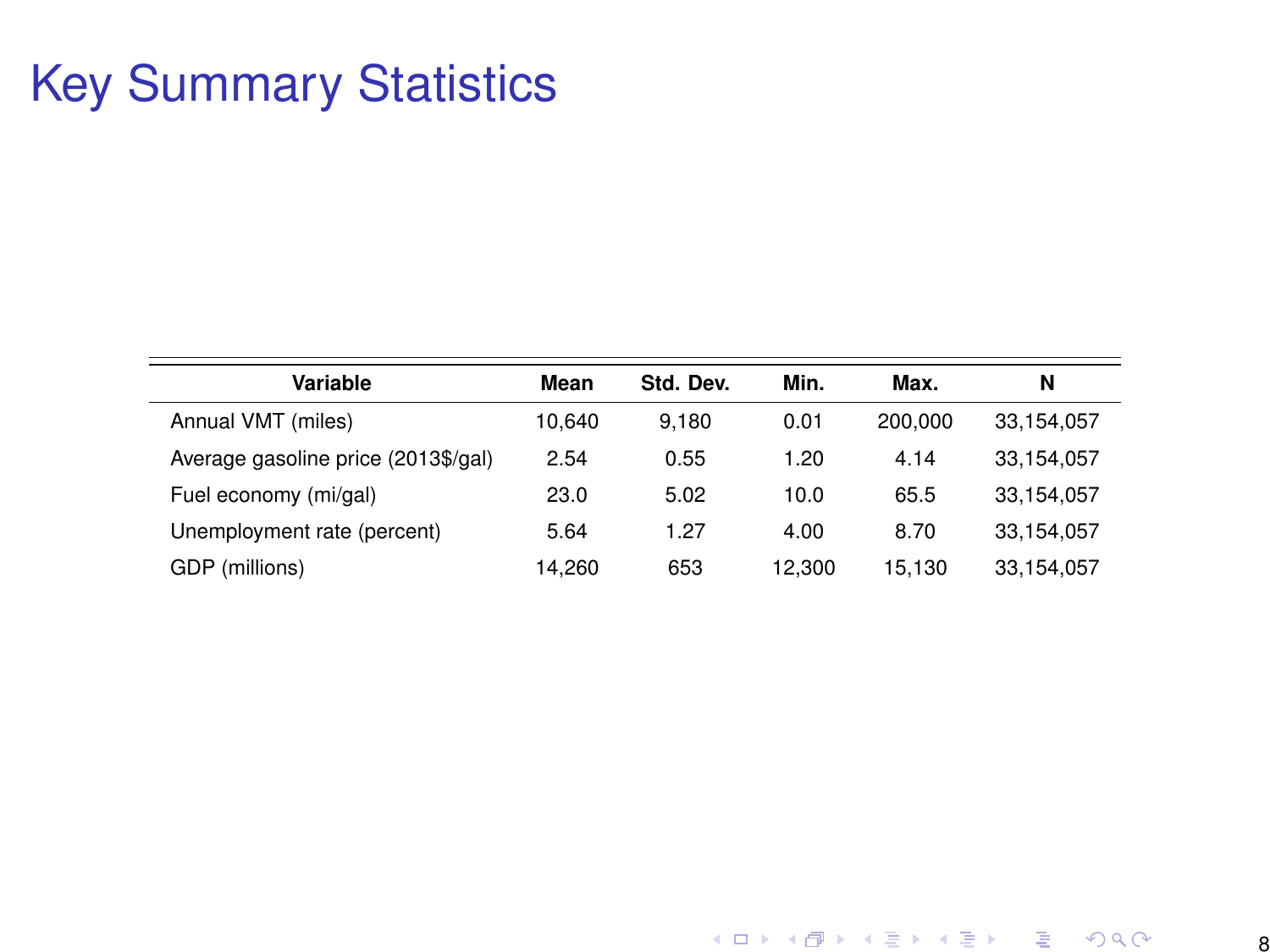#### Two Subsamples

- 1. Vehicles present from 2002-2010
	- Primarily Philadelphia and Pittsburgh
- 2. Vehicles present from 2006-2010
	- Much more of the state

|                                     | 2002-2010 |           | 2006-2010 |           |
|-------------------------------------|-----------|-----------|-----------|-----------|
| Variable                            | Mean      | Std. Dev. | Mean      | Std. Dev. |
| Annual VMT (miles)                  | 8.690     | 6.150     | 9.330     | 6,730     |
| Average gasoline price (2013\$/gal) | 2.3       | 0.59      | 2.76      | 0.3       |
| Fuel economy (mi/gal)               | 23.0      | 4.88      | 22.8      | 4.99      |
| Unemployment rate (percent)         | 5.63      | 1.18      | 5.77      | 1.54      |
| GDP (millions)                      | 14.100    | 737       | 14.600    | 216       |
| Vehicles                            |           | 1.761.358 |           | 7.241.499 |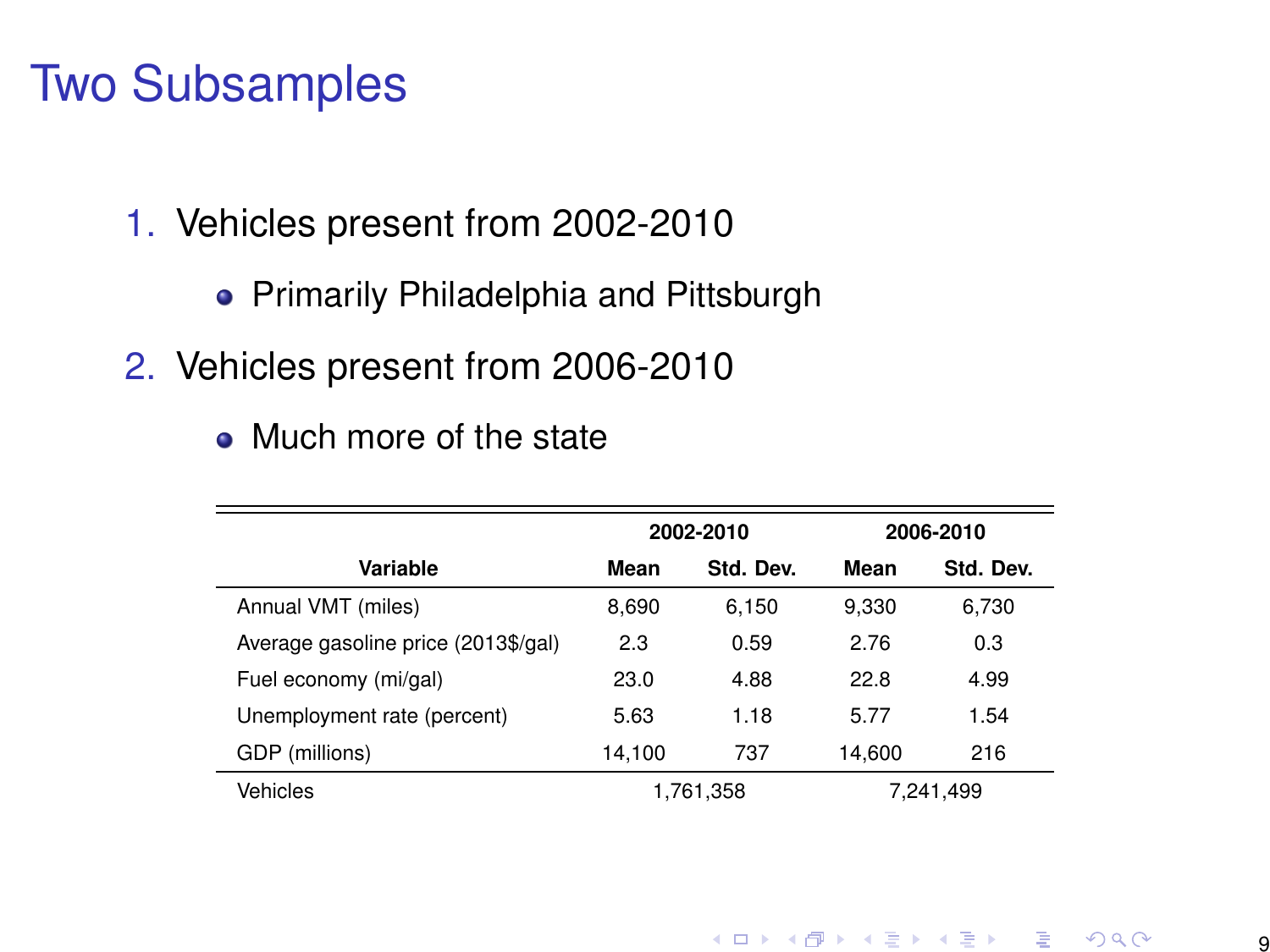#### Where Vehicles are Registered in 2010

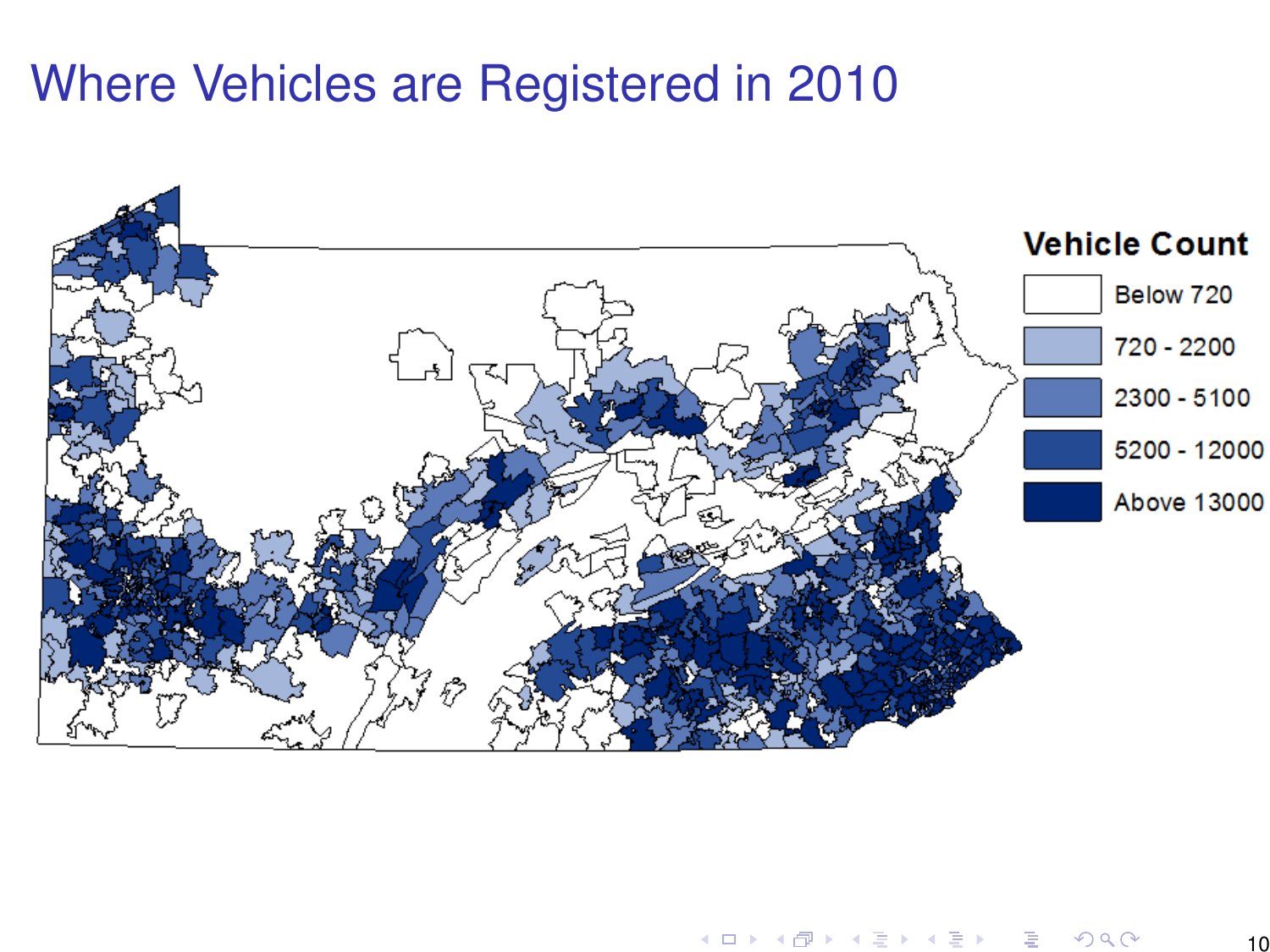### Spatial Distribution of Driving 2000-2010

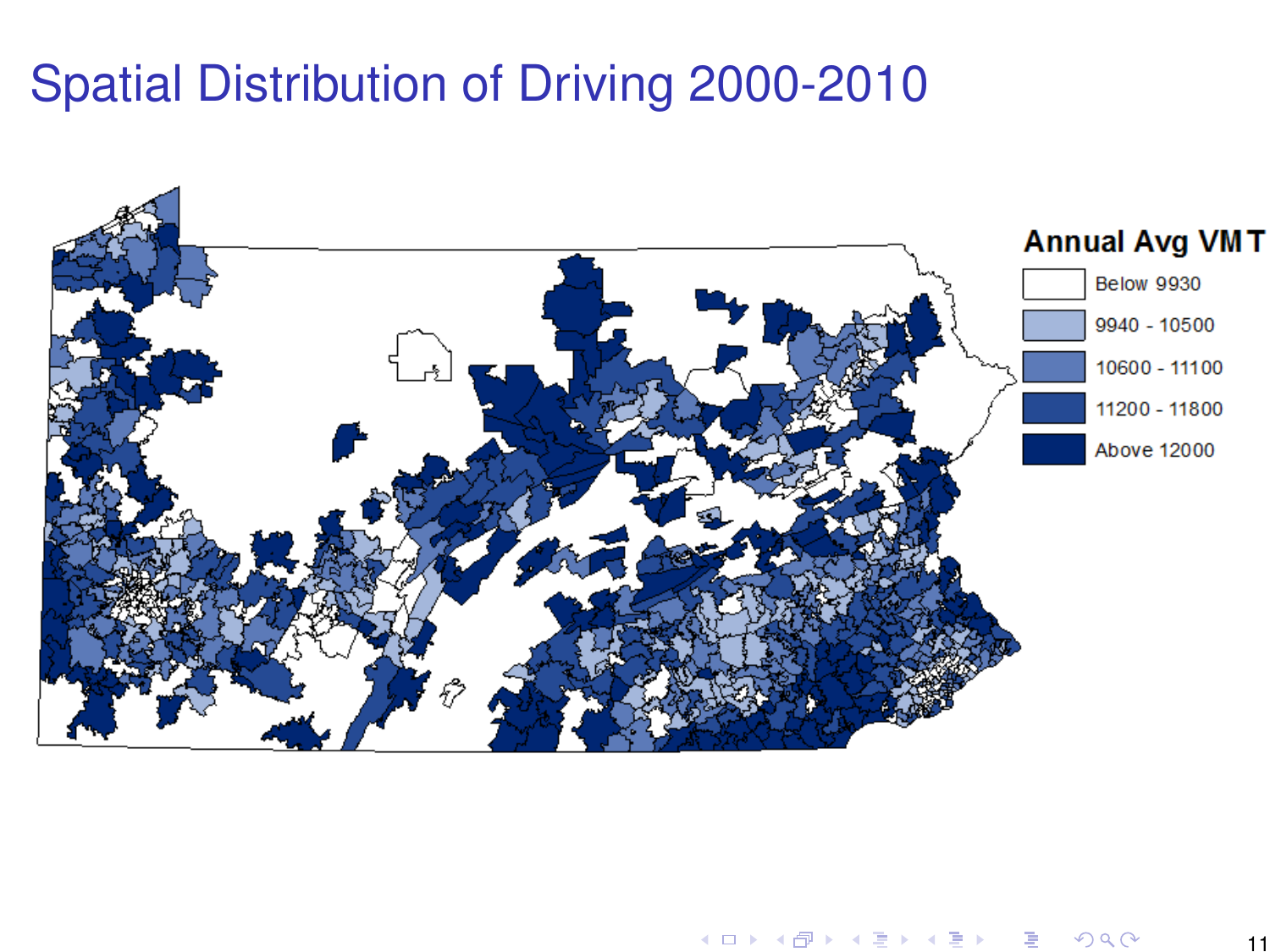# VMT Histogram 2000-2010

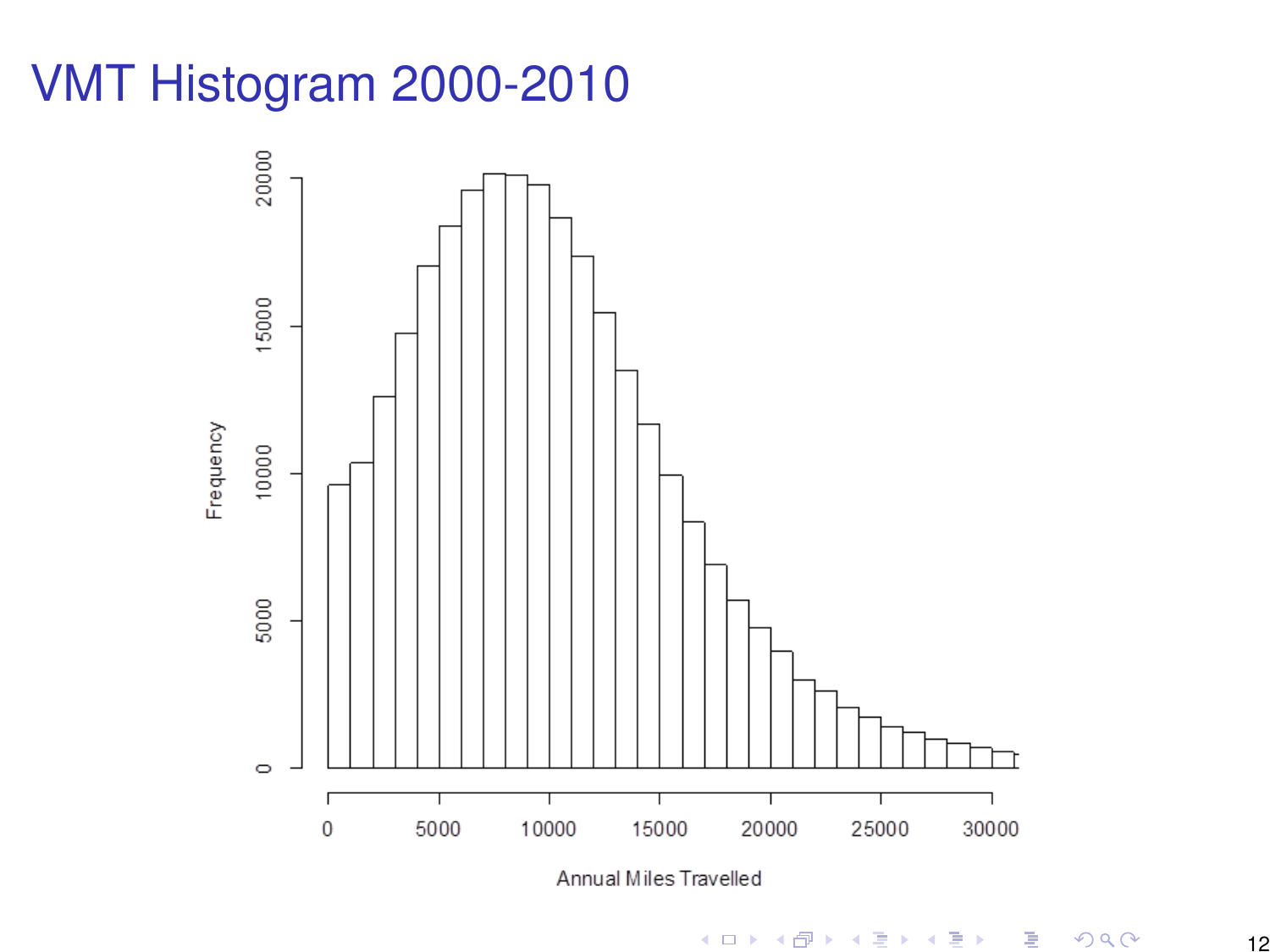### Gasoline Prices Showed Significant Variation

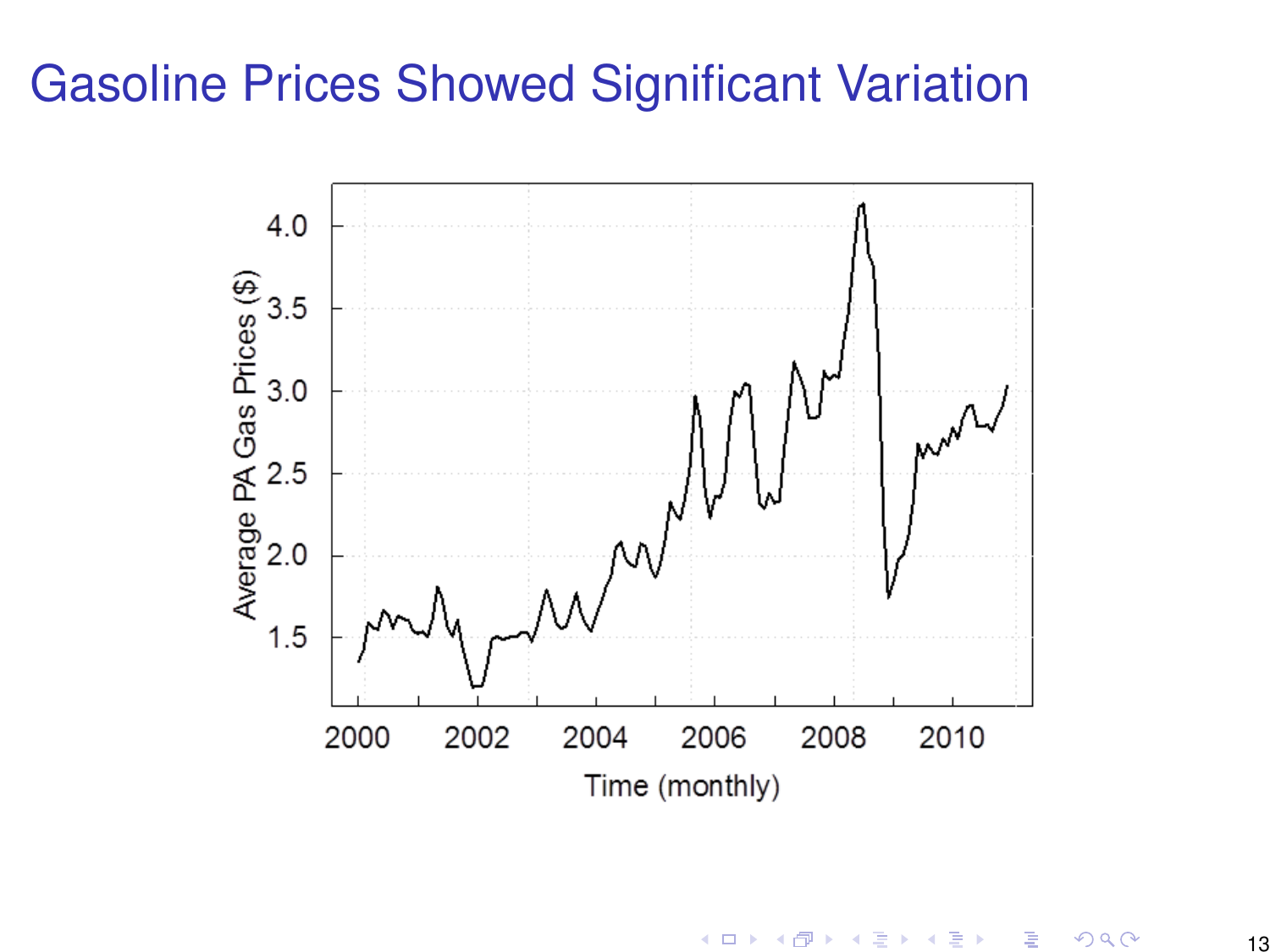## Yet Driving Showed Little Change



Year

イロト イ部ト イ君ト イ君ト È  $299$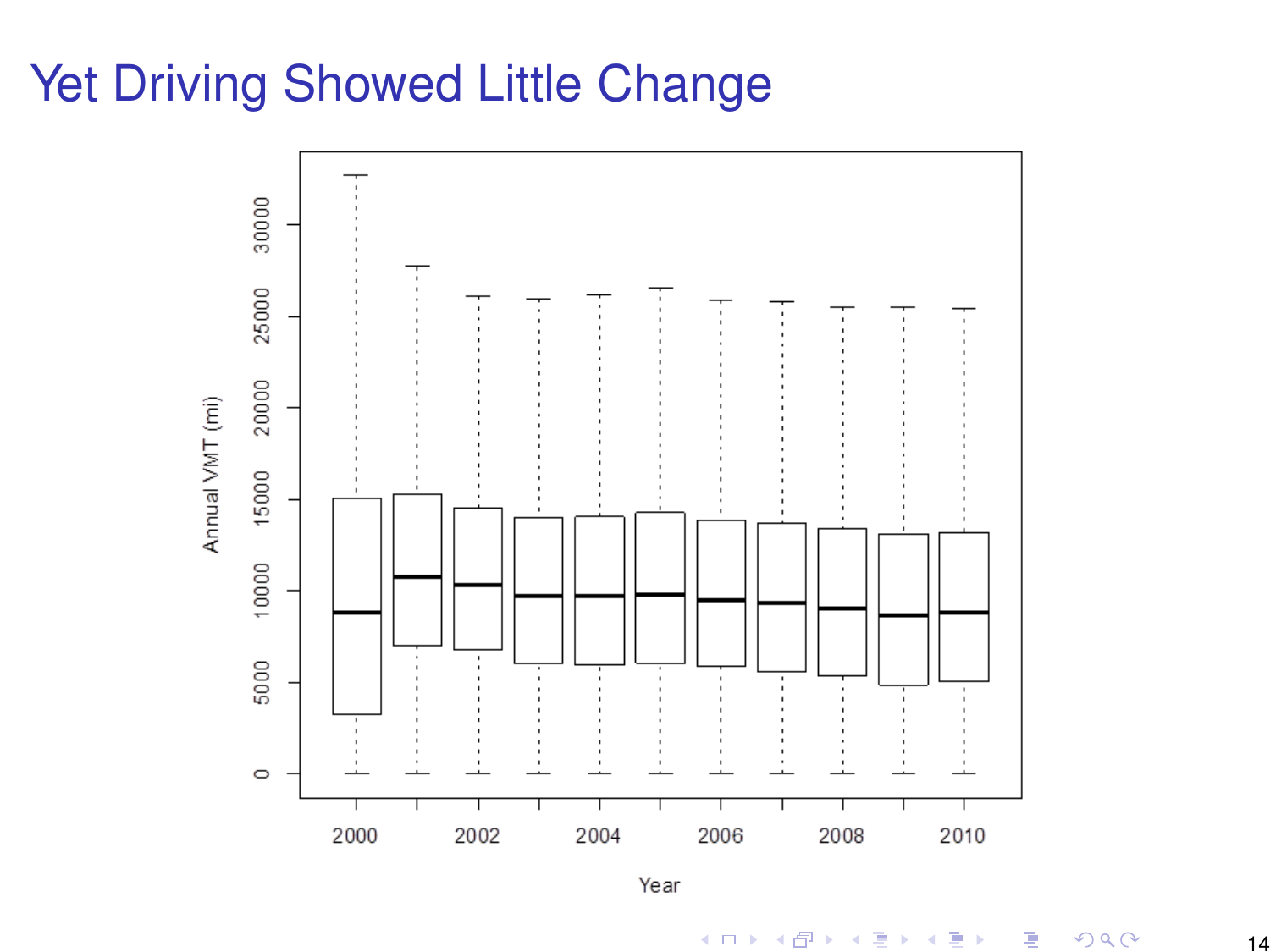## Modeling the Demand for Driving

Let the demand for VMT for vehicle *i* at time *t* be given by:

$$
VMT_{it}=f(P_{it},M_t,V_i,D_{it})
$$

where

- $P_{it}$  is the price of driving (can explore different approaches)
- *Mt* is a vector of macroeconomic conditions
- *Vi* is a vector of vehicle characteristics
- $\bullet$   $D_{it}$  is a vector of demographics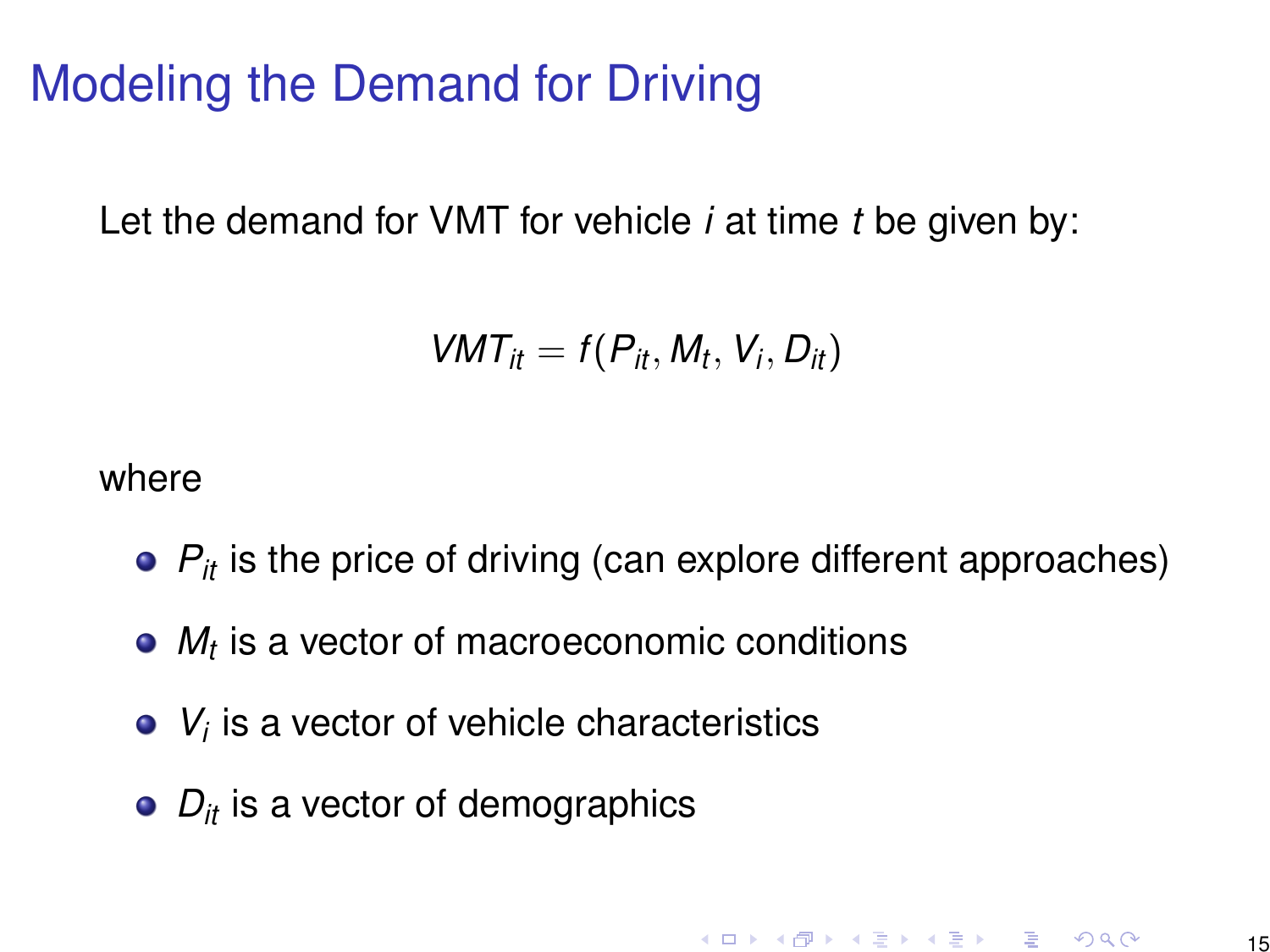As a starting point, we specify the model in the following form:

$$
\ln(VMT_{it}) = \alpha \ln(P_{it}) + \beta \ln(M_t) + \gamma V_i + \zeta D_{it} + \theta_i + \mu_t + \varepsilon_{it}
$$

Here we specify  $P_{it}$  as the price of gasoline and  $\theta_i$  are vehicle fixed effects,  $\mu_t$  are year-month dummies.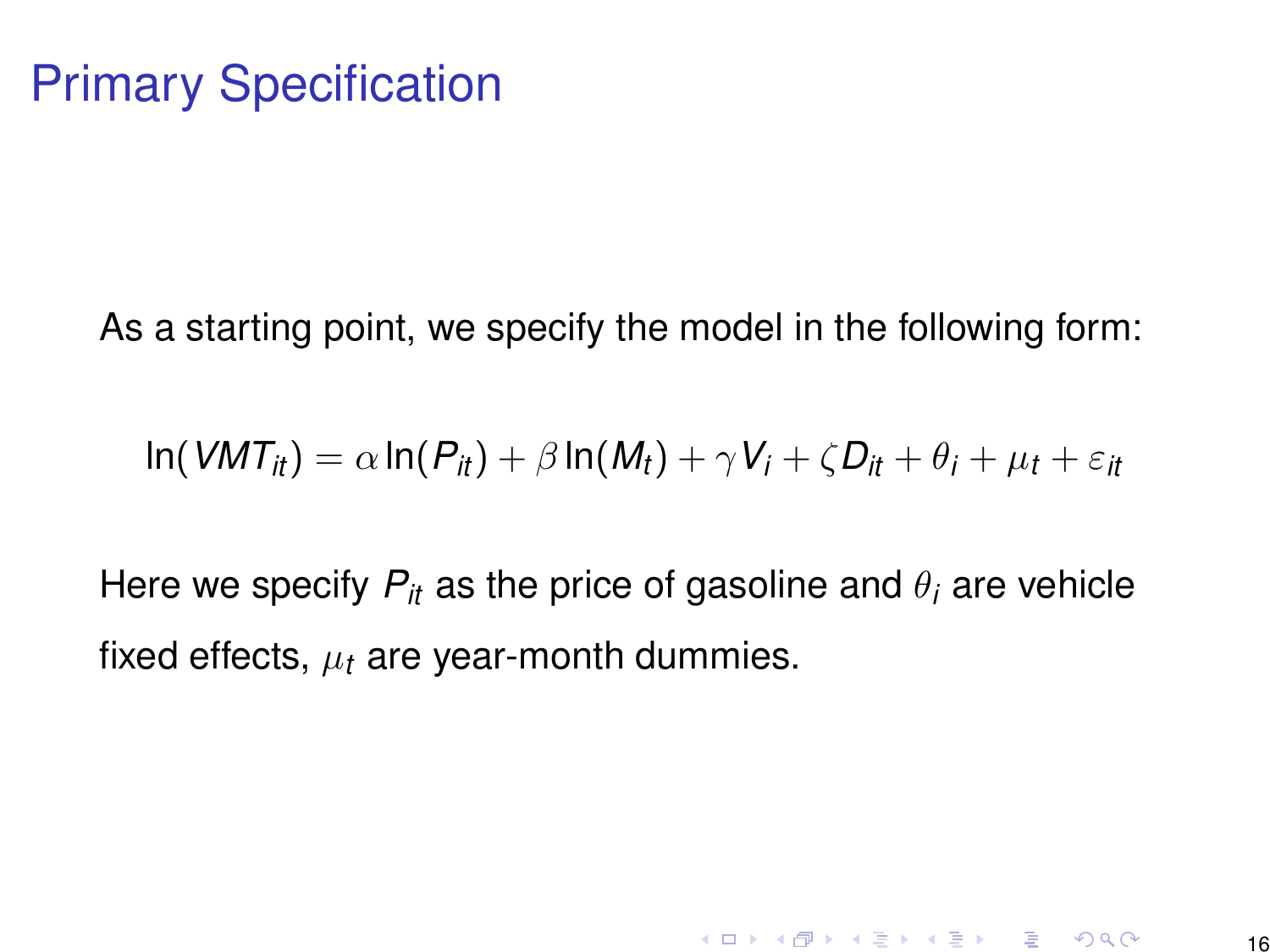### <span id="page-16-0"></span>Results by Subsample

| Dependent variable: In VMI |             |             |  |
|----------------------------|-------------|-------------|--|
|                            | (1)         | (2)         |  |
|                            | 2002-2010   | 2006-2010   |  |
| In gasoline price          | $-0.131***$ | $-0.117***$ |  |
|                            | (0.0182)    | (0.00758)   |  |
| In unemployment            | $0.374***$  | $0.277***$  |  |
|                            | (0.0136)    | (0.0045)    |  |
| In GDP                     | $5.42***$   | $0.275***$  |  |
|                            | (0.0039)    | (0.0023)    |  |
| Vehicle FE                 | x           | x           |  |
| Year-month dummies         | x           | x           |  |
| Adj $R^2$                  | 0.665       | 0.706       |  |
| Vehicles                   | 1.57m       | 5.8m        |  |

\*\*\* denotes significant at 1% level

Included: vehicle characteristics, demographics

Clustered s.e. on vehicle in parentheses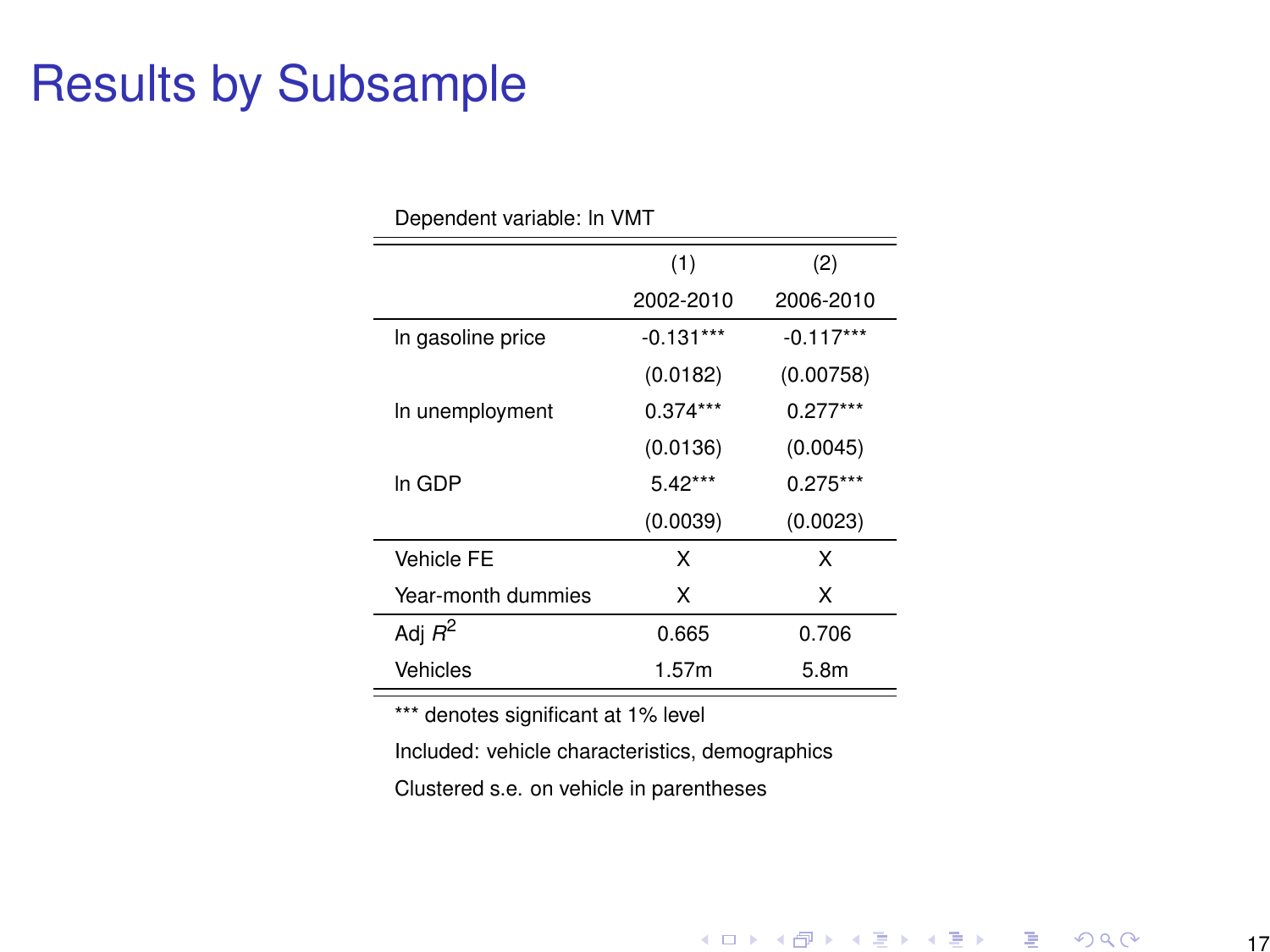### <span id="page-17-0"></span>Varying Response with Gasoline Prices

| <b>Popondont vanapio.</b> v.v. . |             |             |  |  |
|----------------------------------|-------------|-------------|--|--|
|                                  | (1)         | (2)         |  |  |
|                                  | 2002-2010   | 2006-2010   |  |  |
| In gasoline price                | $-0.0387*$  | $-0.0538**$ |  |  |
|                                  | (0.0356)    | (0.0225)    |  |  |
| In gp*(gas \$2-\$3)              | $-0.0105$   | $0.051**$   |  |  |
|                                  | (0.0362)    | (0.0210)    |  |  |
| In gp*(gas \$3-\$4)              | $-0.0448*$  | $0.026*$    |  |  |
|                                  | (0.0345)    | (0.0201)    |  |  |
| $ln gp^*(gas > $4)$              | $-0.209***$ | $-0.128***$ |  |  |
|                                  | (0.0389)    | (0.0191)    |  |  |
| In unemployment                  | $0.413***$  | $0.303***$  |  |  |
|                                  | (0.0237)    | (0.0118)    |  |  |
| In GDP                           | $4.94***$   | $4.24***$   |  |  |
|                                  | (0.199)     | (0.104)     |  |  |
| Vehicle FE                       | x           | x           |  |  |
| Year-month dummies               | x           | x           |  |  |
| Adj $R^2$                        | 0.54        | 0.706       |  |  |
| Vehicles                         | 1.57m       | 5.8m        |  |  |

Dependent variable: ln VMT

\*\*\* denotes significant at 1% level

Included: vehicle characteristics, demographics

Clustered s.e. on vehicle in par[enth](#page-16-0)e[ses](#page-18-0)  $\mathbb{R}^n \rightarrow \mathbb{R}^n \rightarrow \mathbb{R}^n \rightarrow \mathbb{R}^n \rightarrow \mathbb{R}$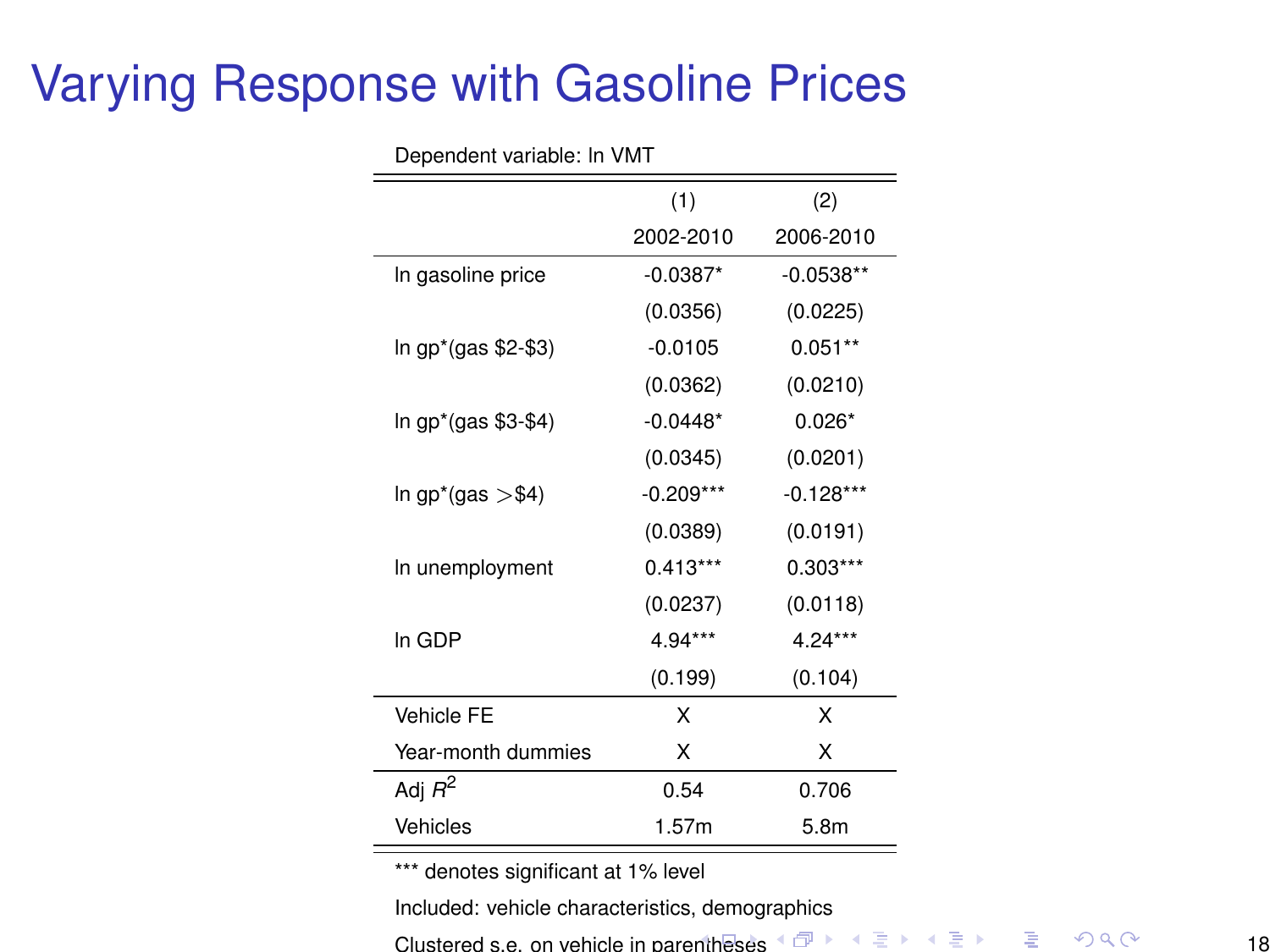## <span id="page-18-0"></span>Varying Response by Vehicle Fuel Economy

| Dependent vanable. In vivin |             |              |  |
|-----------------------------|-------------|--------------|--|
|                             | (1)         | (2)          |  |
|                             | 2002-2010   | 2006-2010    |  |
| In gasoline price           | 0.0689      | $-0.046**$   |  |
|                             | (0.0983)    | (0.016)      |  |
| In $gp^*(FE < 20mp)$        | $-0.284***$ | $0.127***$   |  |
|                             | (0.0909)    | (0.00718)    |  |
| In gp*(FE 20-30mpg)         | $-0.169*$   | $-0.0495***$ |  |
|                             | (0.0908)    | (0.00622)    |  |
| In gp*(FE 30-40mpg)         | $-0.08$     | 0.0146       |  |
|                             | (0.0913)    | (0.0461)     |  |
| In unemployment             | $0.374***$  | $0.277***$   |  |
|                             | (0.0237)    | (0.012)      |  |
| In GDP                      | $5.38***$   | $4.75***$    |  |
|                             | (0.182)     | (0.0971)     |  |
| <b>Vehicle FE</b>           | x           | x            |  |
| Year-month dummies          | x           | x            |  |
| Adj $R^2$                   | 0.65        | 0.71         |  |
| Vehicles                    | 1.57m       | 5.8m         |  |

Dependent variable: ln VMT

\*\*\* denotes significant at 1% level

Included: vehicle characteristics, demographics

Clustered s.e. on vehicle in par[enth](#page-17-0)e[ses](#page-19-0)  $\mathbb{R}^n \rightarrow \mathbb{R}^n \rightarrow \mathbb{R}^n \rightarrow \mathbb{R}^n \rightarrow \mathbb{R}$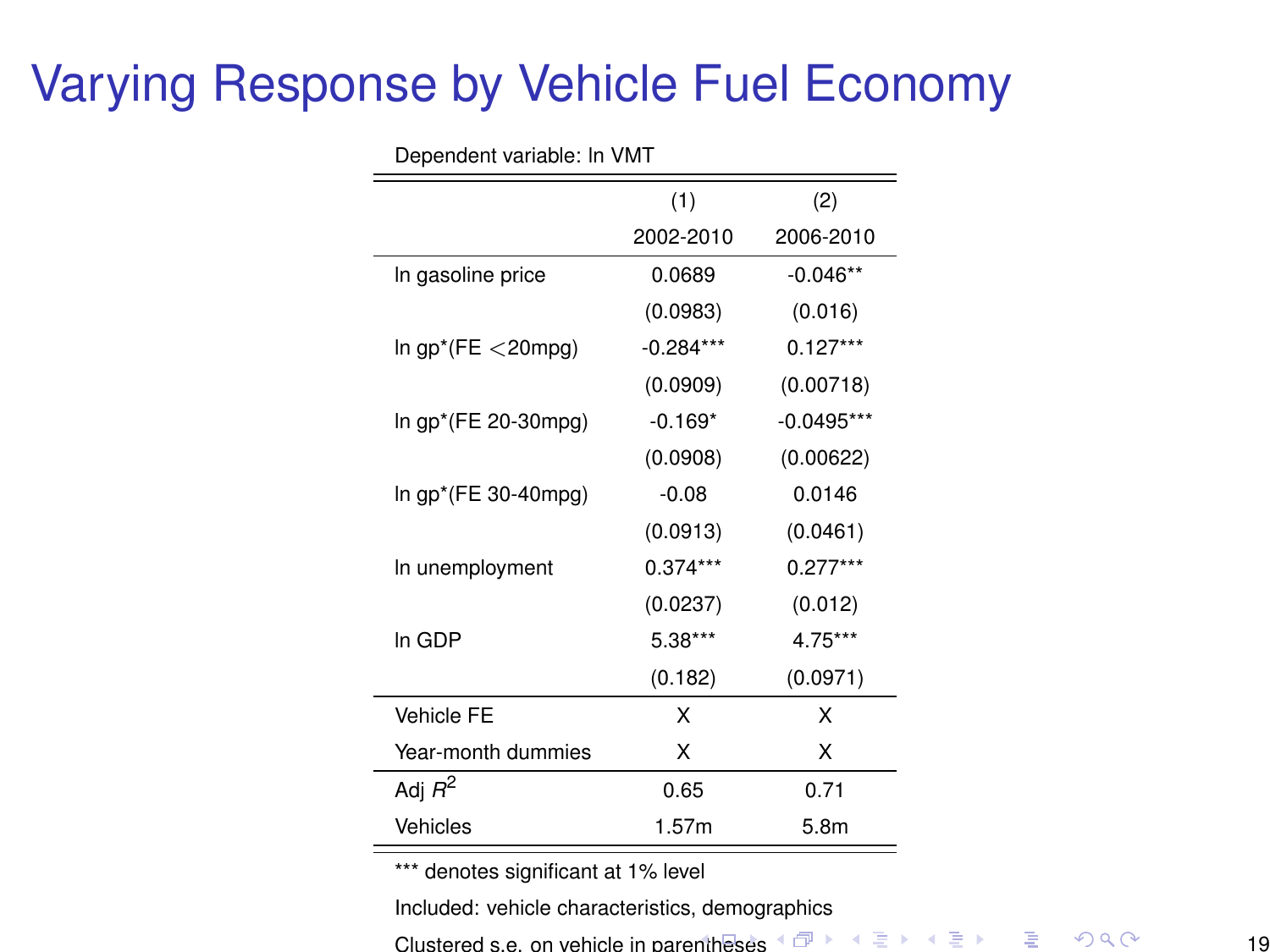#### <span id="page-19-0"></span>Robustness Checks

- Instrument for the gasoline price.
- Include/not include fuel economy.
- Examine different functional forms for VMT demand.
- Examine the relationship using quantile regression.
- **•** Explore selection on different years.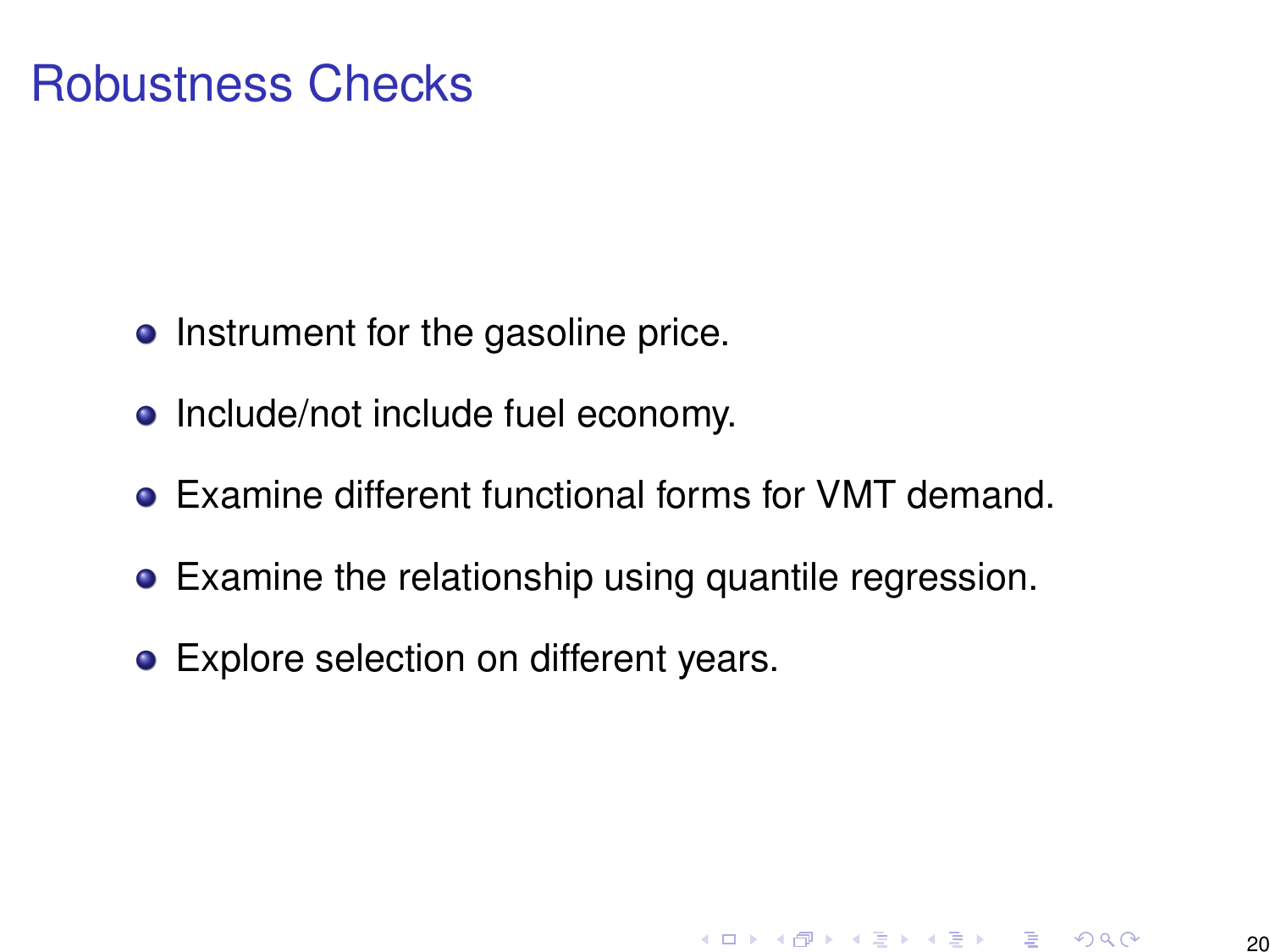## Conclusions and Policy Implications

- The response to gasoline prices is generally quite inelastic, with an elasticity on the order of -0.1.
- However, the elasticity is largely driven by times of high gasoline prices.
	- This helps to reconcile the earlier findings of low responsiveness in Small & van Dender (2007) and Hughes, Knittel, and Sperling (2008) with more recent findings of higher responsiveness.
- **•** The elasticity is largely driven by lower fuel economy vehicles.

 $\Rightarrow$  To the extent that the gasoline price is good proxy for the rebound effect, this suggests considerable heterogeneity in the direct rebound effect, which may lend itself to targeted policies.